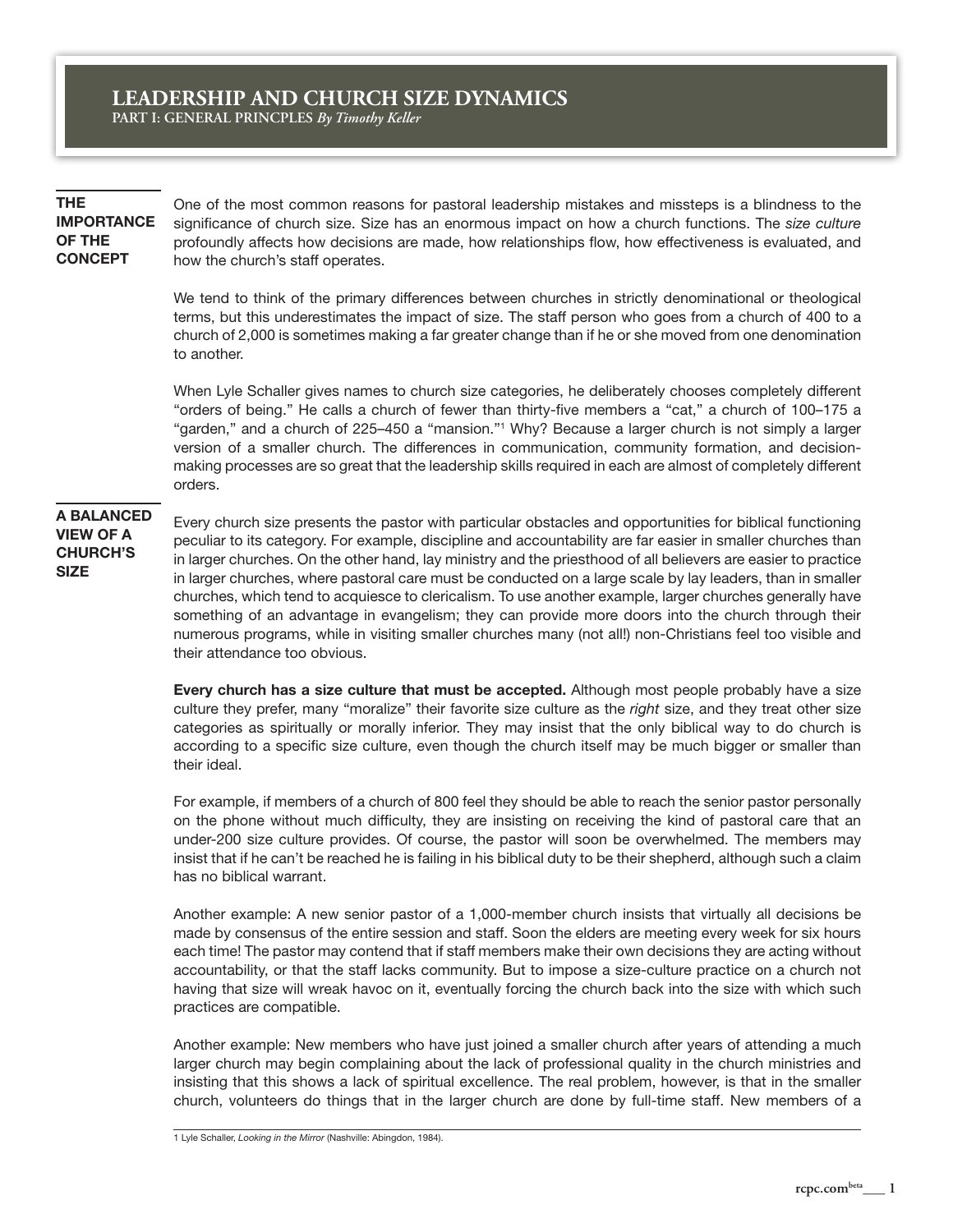smaller church might complain that the pastor's sermons are not as polished and well researched as they had come to expect in the larger church. While a large-church pastor with multiple staff can afford to put twenty hours a week into sermon preparation, however, the solo pastor of a smaller church can devote less than half of that time each week.

This means that a wise pastor may have to sympathetically confront people who are simply not able to cope with the church's size culture (just as many people cannot adapt to life within a different geographic culture). Some people are organizationally suspicious, often for valid reasons; others become distressed when the preacher is not available to meet their personal pastoral needs. We must suggest to them they are asking for the impossible in a church that size, without either encouraging them to leave or implying that to seek a different church would be a mark of immaturity.

### **Every church has aspects of its natural size culture that must be resisted.**

A few brief examples follow.

Larger churches have a great deal of difficulty keeping track of members who begin to drop out or fall away from the faith. This should never be accepted as inevitable. Rather, the large church must continually struggle to improve pastoral care and discipleship.

Out of necessity, the large church must use organizational techniques from the business world, but the danger is that ministry may become too results-oriented and focused on quantifiable outcomes (attendance, membership, giving) because of the natural tendencies of management-by-objective. The goals of holiness and character growth can thus be overlooked. Again, this tendency should not be accepted as inevitable; rather, new strategies for focusing on love and virtue must always be generated.

The smaller church by its nature gives immature, outspoken, opinionated, and broken members far more power over the whole body. Since everyone knows everyone else, when a family or small group of members express strong opposition to the direction set by the pastor and leaders, that small group's misery can hold the whole congregation hostage. If they threaten to leave, the majority of people will urge the leaders to desist in their project. It is extremely difficult to get complete consensus in a group of 50–150 people about programs and direction, especially in today's diverse, fragmented society, and yet smaller churches have an unwritten rule that for any new initiative to be implemented nearly everyone must be happy with it. Leaders of small churches must be brave enough to lead and to confront immature members, in spite of the unpleasantness involved.

**There is no "best size" for a church.** Each size presents great difficulties and also many opportunities for ministry, which churches of other sizes cannot realize (or, at least, not as well). If you truly think there is an ideal size, it is most likely because you tend to emotionally value some biblical aspects of the church more than others, or because you are unbalanced in your own concept of what Christ desires from the church. Only together can churches of all sizes be all that Christ wants the church to be.

**CHURCH SIZES: GENERAL PRINCIPLES**

Reading books on church sizes can be confusing, as everyone breaks down the size categories somewhat differently. This occurs because many variables in a church's culture and history will determine exactly when a congregation reaches a new size barrier.

For example, it's easy to recognize that at some point a church becomes too large for one pastor to handle. People begin to complain that they are not receiving adequate pastoral care, and the time has come to add staff. In some communities this occurs when attendance rises to 120, while in others it does not happen until the church has nearly 300 regular attendees. It depends a great deal on expectations, the city's mobility, how fast the church has grown, and various other factors.

Despite the variables, the point at which a new pastoral staff member must be added is usually called "the 200 barrier." While this represents a good average figure, keep in mind that your own church might reach that threshold at a different attendance figure.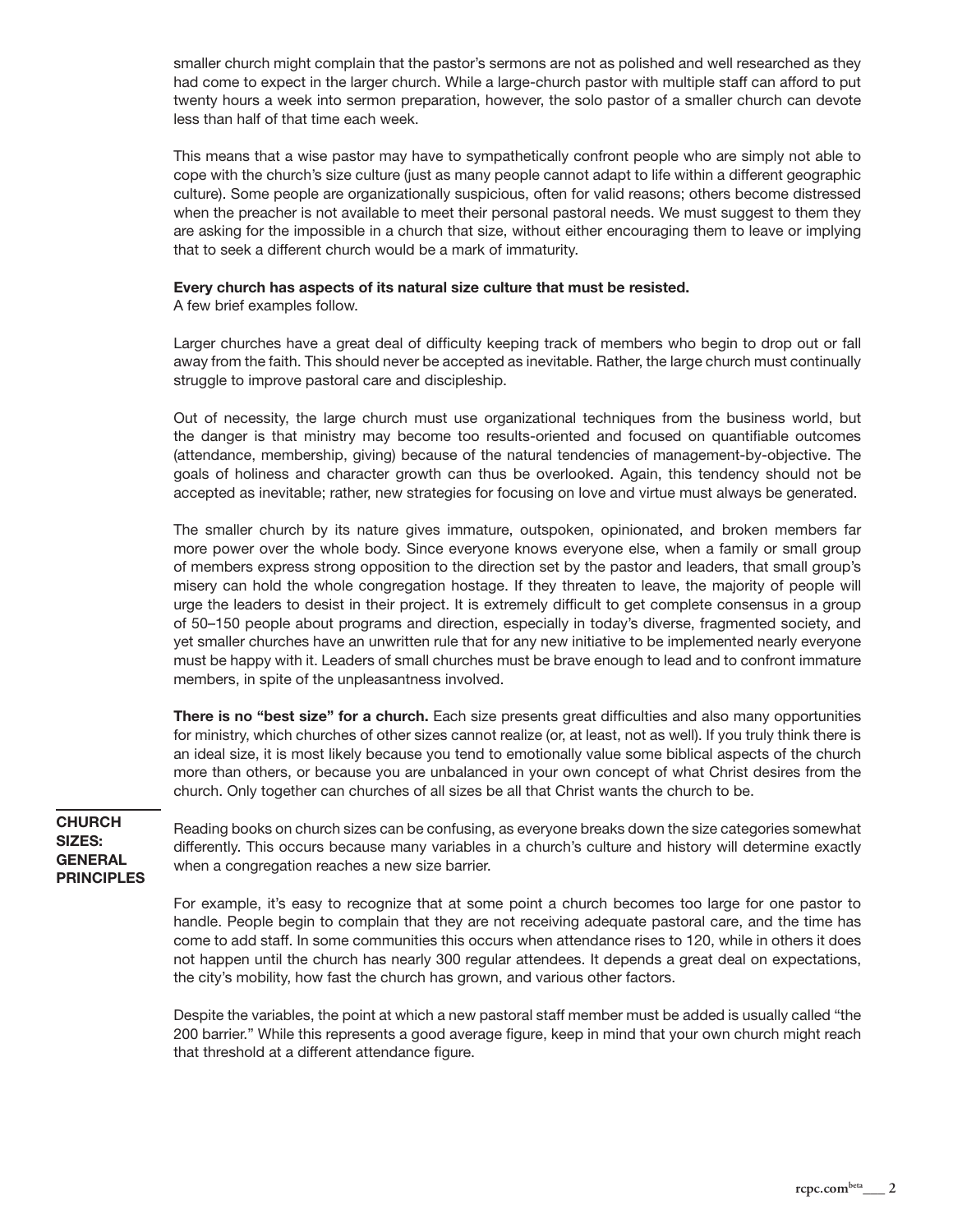The following are general trends that occur as a church grows in size.

### **1. Increasing Complexity.**

The larger the church, the less its members have in common. The congregation exhibits greater diversity in age, family status, ethnicity, and so on, and thus a church of 400 needs four to five times more programs than a church of 200—not two times more, as one would naturally project.

Overall, larger churches are disproportionately more complex than their smaller counterparts. They have multiple services, multiple classes, multiple groups, and multiple tracks, and eventually they really are multiple congregations.

In addition, larger churches require more staff per capita. Often the first ministry staff persons are added for every increase of 150 to 200 in attendance. For example, a church of 500 may have two to three full-time ministry staff, but eventually ministry staff could be justified (even if you don't have the money for it!) for every 75–100 new persons. Thus, a church of 2,000 may have twenty-five staff. This creates a great burden on large churches, because unless you have a wealthy congregation, you can't add staff as quickly as you need to. A very competent volunteer recruitment, support, and deployment program therefore becomes critical.

## **2. Shifting Lay-Staff Responsibilities.**

On the one hand, the larger the church, the more decision-making falls to the *staff* rather than the membership or even the lay leaders*.* The bigger the church, the more issues and tasks have to be given to the staff to determine or execute on their own. The elders or board must increasingly deal with only top-level, big-picture issues. This means the larger the church, the more decision-making is *pushed up*  toward the staff and away from the congregation and lay leaders. Needless to say, many laypeople feel extremely uncomfortable with this.

On the other hand, the larger the church, the more the basic pastoral ministry (hospital visits, discipleship, oversight of Christian growth, counseling) is done by *lay leaders* rather than by professional ministers*.* This means the larger the church, the more shepherding, teaching, and discipling are *pushed down* toward the lay leaders and people and away from the staff. Pastors must teach lay shepherds and teachers how to fulfill these roles.

In summary*,* in small churches policy is decided by many, and ministry is done by a few; in large churches ministry is done by many, and policy is decided by a few.

### **3. Increasing Intentionality**

The larger the church, the more it requires systematic and deliberate assimilation of *newcomers*. Newcomers are less visible in larger churches, and new people are not spontaneously welcomed or invited in. Assimilation must become systemic, and pathways must be identified by asking, "How will newcomers get here?" "How will they be identified by the church?" and "Where will unbelievers learn the Christian faith's relevance, content, and credibility?"

Also, the larger the church, the more it needs well-organized *volunteer recruitment*. Generally, the larger the church, the harder it is to recruit volunteers. It is much easier to say no to someone you don't know than to someone you know well, and the likelihood of an unknown person's approaching you to volunteer is much more likely in the big-church setting. Second, it is easier to feel less personally responsible for the ministries of a larger church and to think that because the church has many people "they don't need me." The larger the church, therefore, the more well-organized and formal the recruitment of volunteers must be.

### **4. Increasing Quality of Production**

The larger the church, the more it requires formal and thorough *communication.* You know when you've crossed into a higher size category when you receive constant complaints that people feel left out and uninformed. Informal communication networks (pulpit announcements, newsletter notices, and word of mouth) are insufficient to reach everyone. This also means that decisions have to be made in a more deliberate and formal way to ensure that timely and important information is reaching its proper recipients.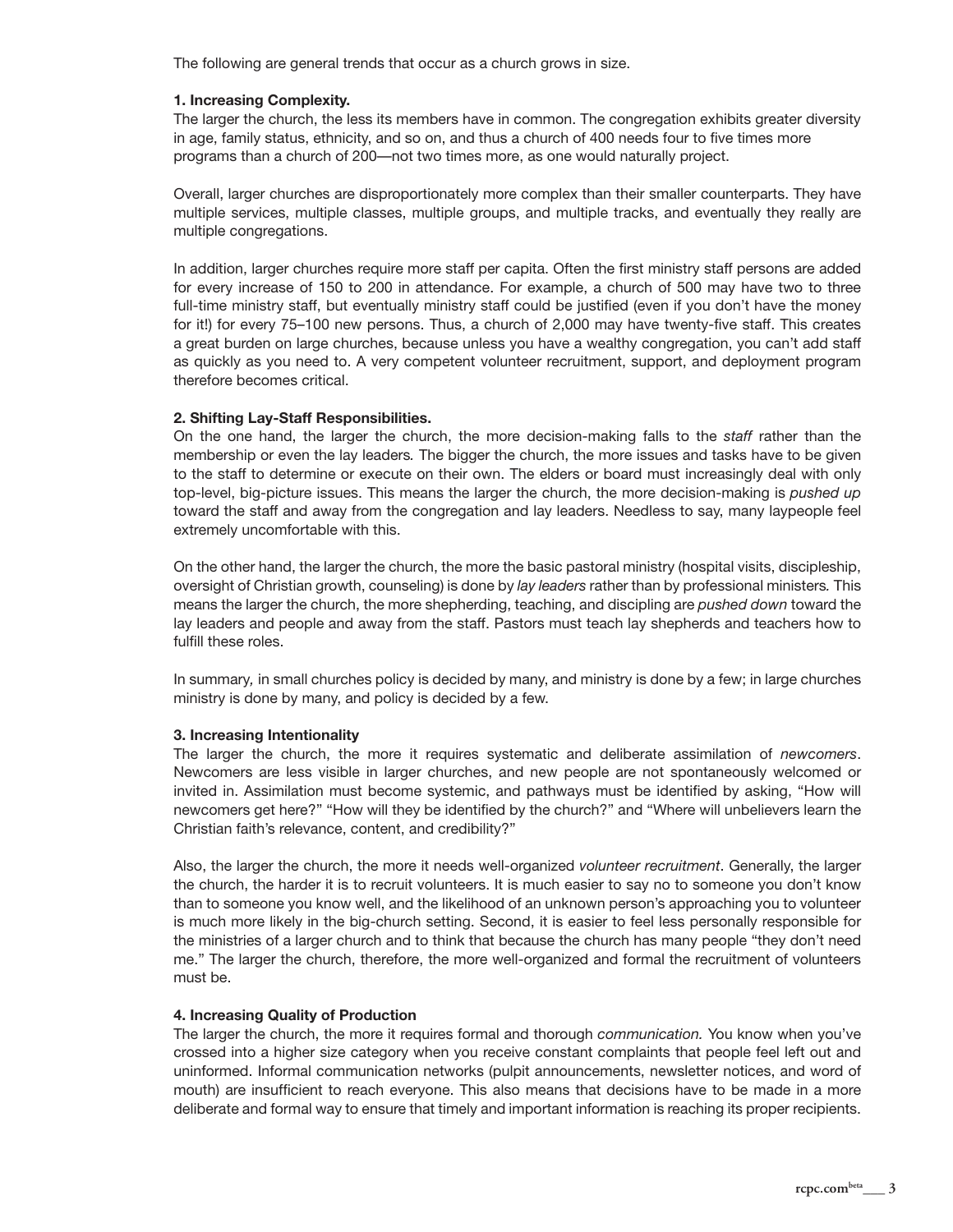Second, the larger the church, the more planning and organization go into its *events*. In general, a higher quality of production is expected in a larger church, and therefore events cannot be thrown together willy-nilly.

Third, the larger the church, the more it requires high-quality *aesthetics*. In smaller churches, worship is based mainly on horizontal relationships with the other people present. For example, musical offerings of singers who are novices are appreciated because "we all know them, and they are members of our fellowship." Being in relationships with them offsets their lack of giftedness or polish. In the larger church context, worship is based on the vertical relationship, on a sense of transcendence. If outsiders who do not know the musicians come in, a mediocre quality of production will distract from their worship. This means the larger the church, the more the music becomes an attractor and an assimilation measure on its own.

### **5. Increasing Openness to Change.**

The larger the church, the more it is subject to constant and sudden change. There are a couple of reasons for this.

First, smaller churches experience less turnover*.* Unlike larger churches, these churches do not change rapidly, and they face less turnover because individual members feel powerful and necessary.

Second, decision-making has moved from the congregation to the staff*.* Because too much is going on in large churches for laypeople to stay on top of, only the full-time staff members are well enough informed about many issues to make good decisions. When decision-making power moves toward staff members and away from individual members, change happens more quickly.

# **6. Losing Members Because of Changes.**

Smaller churches seek to avoid losing members at all costs. This emphasis allows individuals and small groups to exercise disproportionate power. There are always those who experience change as loss, and since the smaller church has a great fear of conflict, it usually will not institute a change that might result in a loss of members. Thus smaller churches do not lose members very often.

In larger churches, individual members or smaller groups have far less ability to exert power or resist changes they dislike*.* As noted above, since larger churches undergo constant change, they regularly lose members who feel overcome by church growth or upset with the changes. Leaders of churches that grow large are more willing to lose members who disagree with procedures or the philosophy of ministry.

# **7. Shifting Role of Pastors**

The larger the church, the less available the main preacher is to do pastoral work. In smaller churches, the pastor is available at all times for almost all occasions and for the needs of any member or unchurched person. In the large church, there are sometimes more lay ministers, staff, and leaders than the small church has members! The large church's pastors must recognize their limits, set aside time for prayer and being with God, and focus the rest of their time on their staff and lay shepherds.

On the other hand, as the church grows, the minister's leadership abilities become more important. Preaching and pastoring are sufficient skills for pastors in smaller churches, but as a church grows, the senior pastor must specialize in skills such as vision casting, strategic planning, and identifying problems ahead of time, before they become disasters.

Overall, more members of the ministry staff move from being generalists to being specialists. Everyone from the senior pastor on down must focus on certain ministry areas and concentrate on two or three main tasks.

And finally, the larger the church, the more important it is for ministers, especially the senior pastor, to stay put for a long time*.* As noted above, smaller churches do not change rapidly, and they experience less turnover. The innate stability of smaller churches can thus absorb a change in ministers every few years, if necessary. In the large church context, however, the staff in general and the senior pastor in particular are the main sources of continuity and stability. Rapid turnover of staff is therefore much more detrimental to a large church.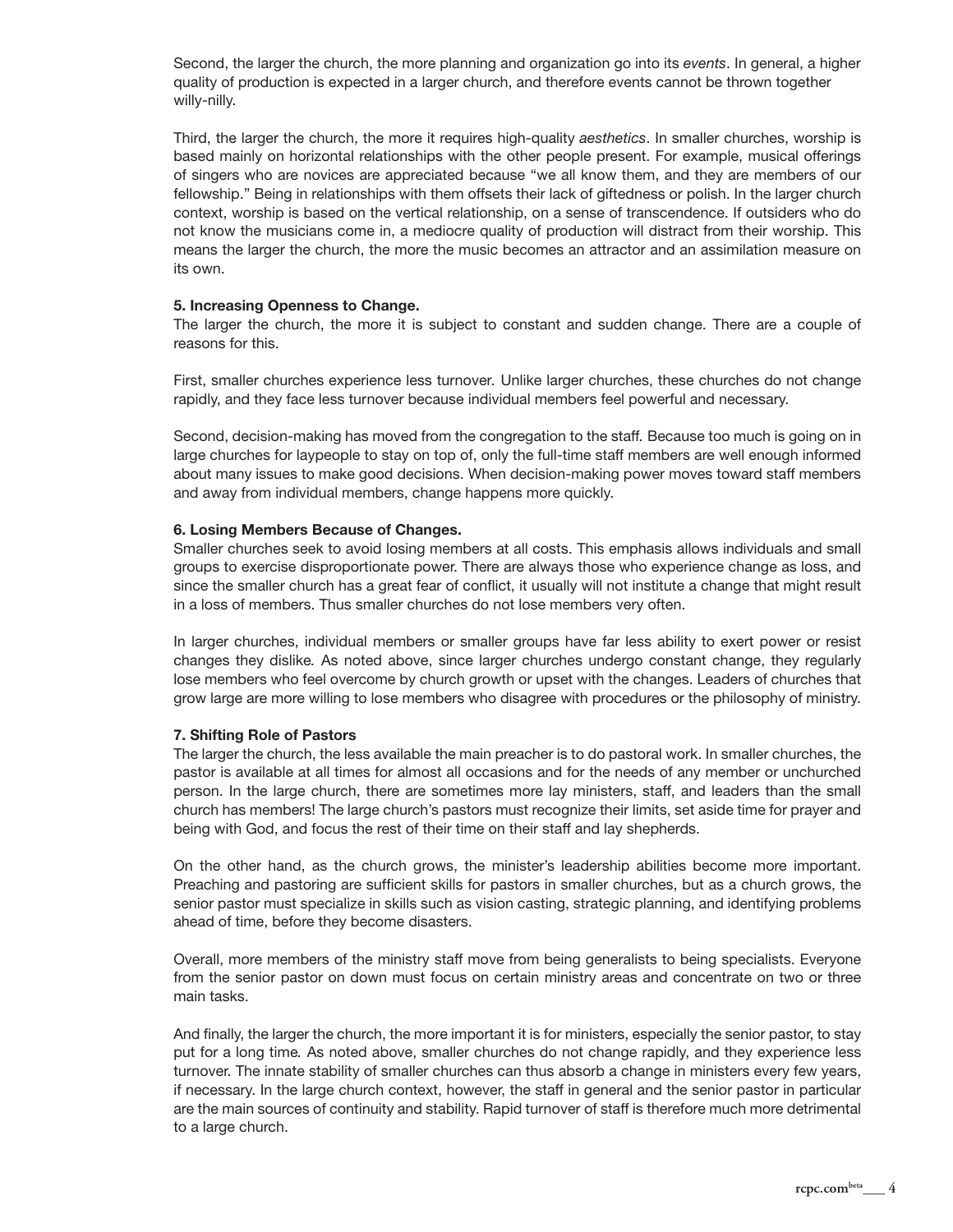## **8. Structuring Smaller.**

In smaller churches, the classes and groups can be larger, because virtually everyone in the small church is cared for directly by full-time trained ministry staff, each of whom can care for 50–200 people.

In larger churches, however, people have much less access to direct pastoral care, so the internal groupings need to be smaller. People are cared for by lay shepherds, each of whom, even when given proper supervision and support, can care for only 10–20 people. Thus in a larger church, the more small groups per 100 people in attendance, the better cared for people are, and the faster the church grows.

### **9. Emphasis on Vision and Strengths**

The larger the church, the more it tends to concentrate on doing a few things well*.* Smaller churches are generalists and feel the need to do everything—a result of the power of the individual in a small church. If any member wants the church to address some issue, then the church makes an effort to please them. The larger church, however, the leadership identifies and concentrates on approximately three to four major emphases and works to do them extremely well, despite calls for new emphases.

Consequently, in a larger church, the vision becomes increasingly important. A key reason for being in a smaller church is relationships. A key reason for putting up with all the changes and difficulties of a larger church is to get mission done. People join the larger church because of the vision, so the particular mission needs to be clear.

Also, the larger the church, the more it develops its own mission outreach rather than supporting existing programs. Smaller churches tend to support denominational mission causes or contribute to parachurch ministries. Larger churches feel more personally accountable to God for the kingdom mandate and seek to start their own mission ministries or form partnerships with more direct accountability and responsibility.

And finally, the larger the church, the more its lay leaders need to be screened for agreement on philosophy of ministry, not simply for doctrinal and moral standards. In smaller churches, people are eligible for leadership on the basis of membership, tenure, and faithfulness. In larger churches, as noted, the distinctive mission and vision of the church become increasingly important. It is therefore essential to enlist (without apology) leaders who share the same philosophy of ministry as the staff and other leaders.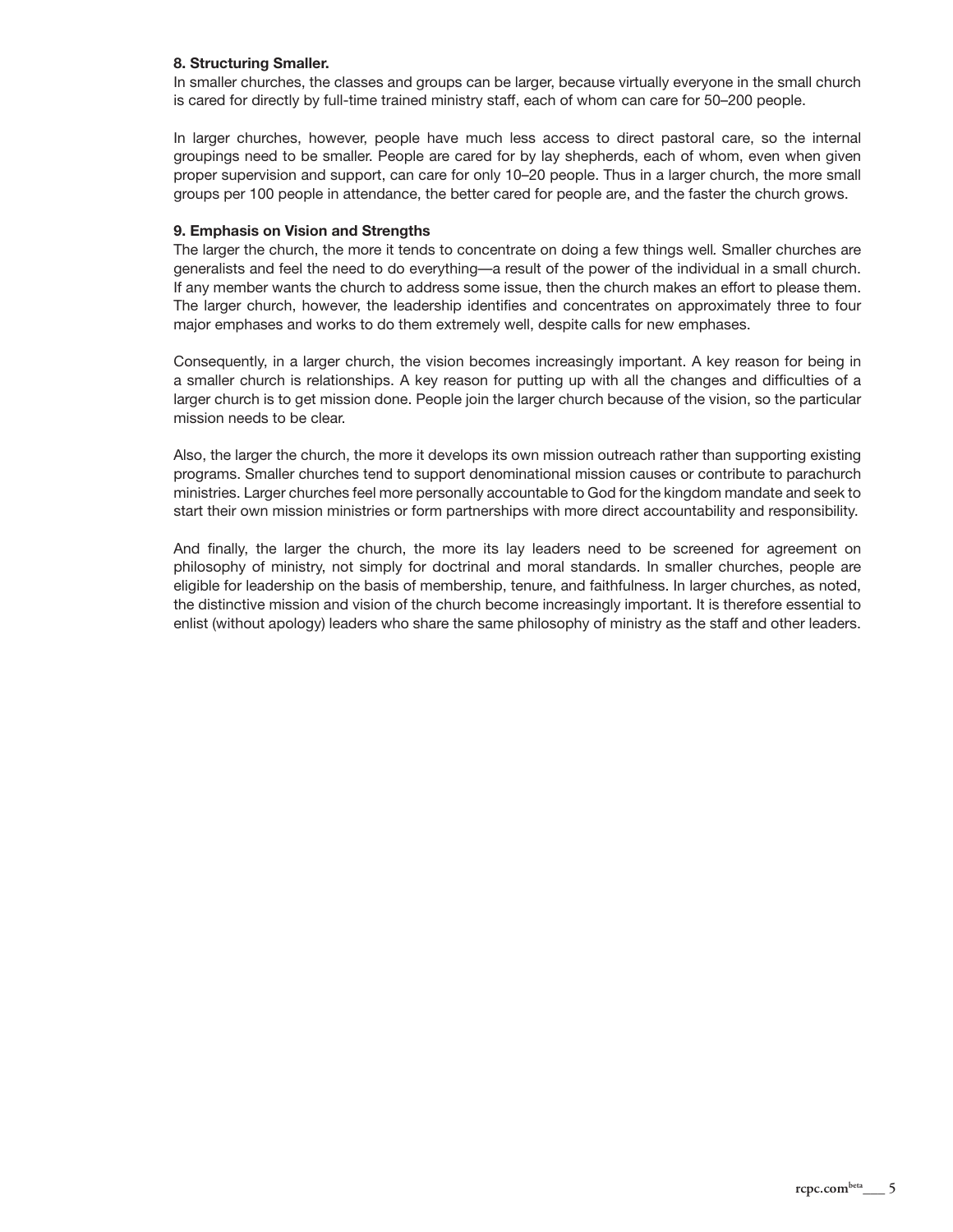**HOUSE CHURCH, 0-40 ATTENDANCE** **Character.** The house church is often called a "storefront church" (in urban areas) or a "country church" (in rural areas).

- It operates essentially as an extended small group. It is a highly relational church in which everyone knows everyone else intimately.
- Lay leaders are extremely powerful, and they emerge relationally—they are not appointed or elected. They are usually the people who have been in the church the longest and have devoted the most time and money to the work.
- Decision making is democratic and informal and requires complete consensus. Decisions are made by informal relational process. If any member is unhappy with a course of action, it is not taken by the church.
- Communication is by word of mouth and information moves very swiftly through the whole membership.
- The pastor is often a "tent-maker" and works on ministry matters part time, though once a church has at least ten families who tithe, it can support a full-time minister. The minister's main job is shepherding, not leading or preaching.

**How it grows.** House churches grow in the most organic possible way—through attraction to their warmth, relationships, and people. New people are simply invited and continue to come because they are befriended. There is no "program" of outreach.

**Crossing the threshold to the next size category.** The house-church, like any small group, gets to saturation rather quickly. Once it gets to 40+ people, the intense face-to-face relationships become impossible to maintain. It then faces a choice: either (a) multiplying off another house church or (b) growing out of the house-church dynamics into the next size category, a small church.

If it does not do either, evangelism becomes essentially impossible. The fellowship itself then can easily become ingrown and stagnant—somewhat stifling, sometimes legalistic. An ongoing problem for the stand-alone church of this size is the low quality of ministry to specific groups like children, youth, and singles.

If it opts to multiply off into another house church, the two (and eventually several) house churches can form an association that does things like youth ministry together. They may also meet for joint worship services periodically.

If it opts to grow out of the house-church size and into a small church, it needs to prepare its people to do this by acknowledging the losses (of intimacy, spontaneity, informality) and agreeing to bear these as a cost of mission, of opening their ranks to new people. This has to be a consensus group decision, to honor the dynamics of the house church even as it opts to change those dynamics.

**SMALL CHURCH, 40-200 ATTENDANCE**

**Character.** This category includes a range of churches, from those that are just barely out of the house-church stage up to churches that are ready for multiple staff. But they all share the same basic characteristics.

- While the relational dynamics are now less intense, there is still a strong expectation that every member must have a face-to-face relationship with every other member.
- While there are now appointed and elected leaders, the informal leadership system remains extremely strong. There are several laypersons—regardless of their official status—who are "opinion leaders." If they don't approve of new measures, the rest of the members will not support them.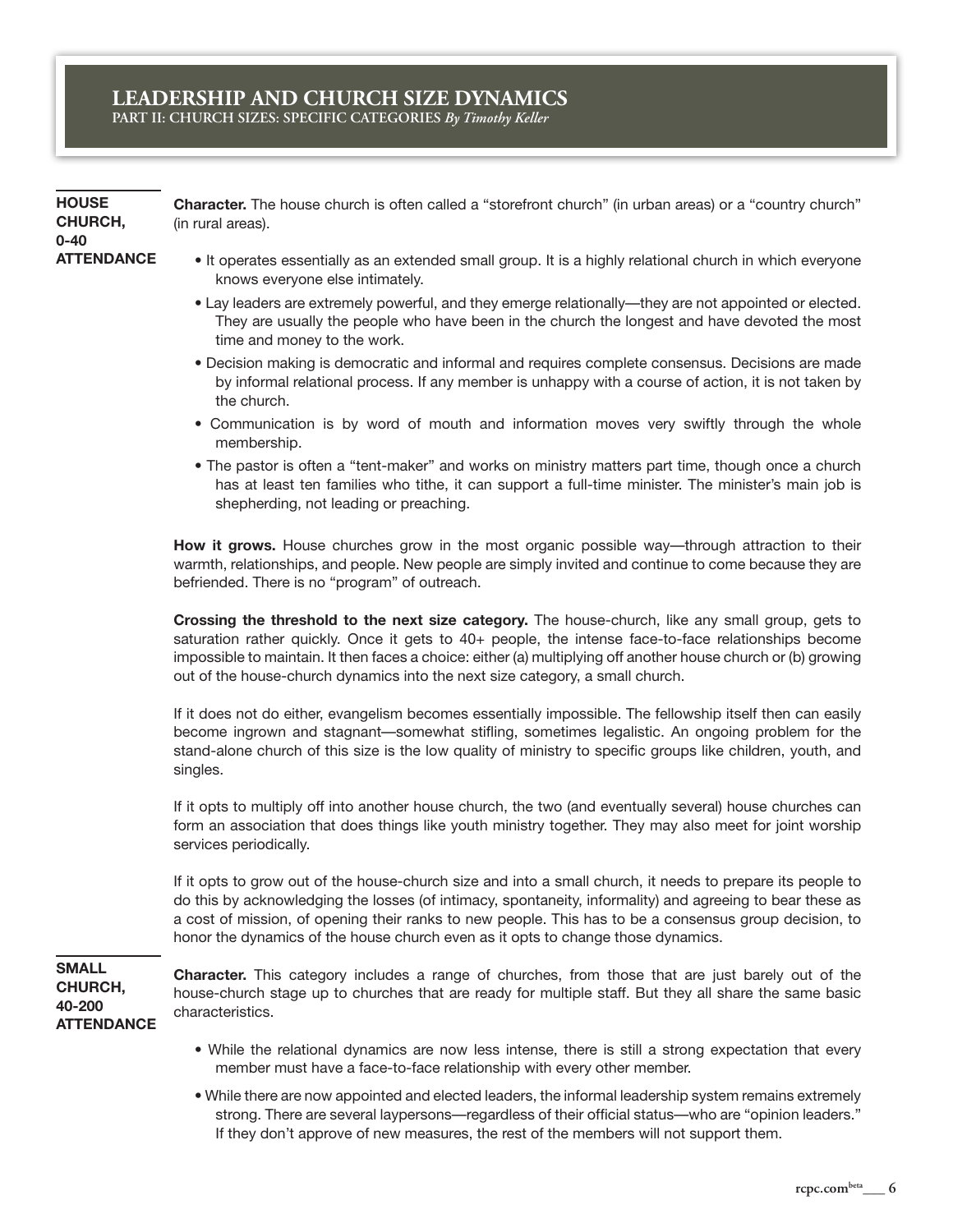- Communication is still informal, mostly word of mouth, and relatively swift.
- The pastor is still primarily a shepherd. While in a larger church the people will let you pastor them if you are a good preacher, in a smaller church the reverse is true: people will listen to your sermons if you are a good pastor. Effective, loving shepherding of every member is the driving force of ministry—not leadership or even speaking ability. (A pastor who says, "I shouldn't have to shepherd every member—I've delegated that to my elders," is trying to practice large-church dynamics in a small-church environment.) However, the pastor of a small church will (as the church grows) feel more and more need for administrative leadership skills. Small churches do not require much in the way of vision casting or strategizing, but they do eventually present a need for program planning, mobilization of volunteers, and other administrative skills.
- Changes are still processed relationally and informally by the whole congregation, not just the leaders. But since the congregation is larger, decisions take a longer time than in either the house-church or the medium-size church. Ultimately, however, change in a small church happens from the bottom up through key laypeople who are central to the informal leadership system. No major changes can be made unless you get at least one of these people to be an ally and an advocate for the change.

**How it grows.** Small churches also grow through attraction of newcomers to the relationships of the congregation. However, in the small church it is the personal *relationship to the pastor* that is often the primary attraction for a new person. The pastor is therefore key to beginning two or three new ministries, classes, or groups that bring in new people. He can do this by securing the backing or participation of one key informal leader. Together they can begin a new activity that may bring in many new people who were not previously attending the church.

**Crossing the threshold to the next size-category.** This church may eventually face the famous "200 barrier." To make room for more than 200 people in a church takes a significant commitment to some or all of the following changes. **BREAKING THE 200 BARRIER**

> **Multiplying options***.* When a church gets to the place where the older members begin to realize there are members whom they barely know or don't know at all, the complaint may come with a tone of moral authority: "This church is getting too big." (Another form of this complaint is that the church is getting "impersonal.") Essentially, this attitude must change if newcomers are to be accommodated. There must be a willingness to question the unwritten policy that every voting member should have a face-to-face relationship with every other member.

> Often the key change that a congregation must allow is the move to "multiplying options," such as starting a second service, putting more emphasis on small group ministry than on having one unified corporate prayer meeting, and so on.

> As a general rule, adopting multiplying options creates a growth spurt. The single best way to increase attendance is to multiply Sunday services. Two services will immediately draw more people than the one service did. Four Sunday school electives will generally draw more people than two Sunday school electives. Why? Because when you give people more options, more people opt!

> **Taking on an additional primary ministry staff person.** It is a sociological fact that a full-time minister cannot personally shepherd more than about 150–200 people. At some point any human being loses the ability to personally visit, stay in touch, and be reasonably available to all the people.

> The minister's span of pastoral care can be stretched with part-time or full-time specialty or administrative staff, such as children's workers, secretaries, administrators, and musicians. There are variations to this figure depending on (a) the minister's personality and energy level and (b) the local culture.

> But at some point, a second ministry staff worker must be hired. This is commonly another ordained pastor, but it could be a layperson who is a counselor, overseer of small groups, or supervisor of programs who can share in the work of shepherding and teaching. It is important to be sure that this second staff worker really can grow the church—and, practically speaking, grow the giving that will pay their salary. So, for example, it may not be best to hire a youth pastor as the second person on staff. It would be better to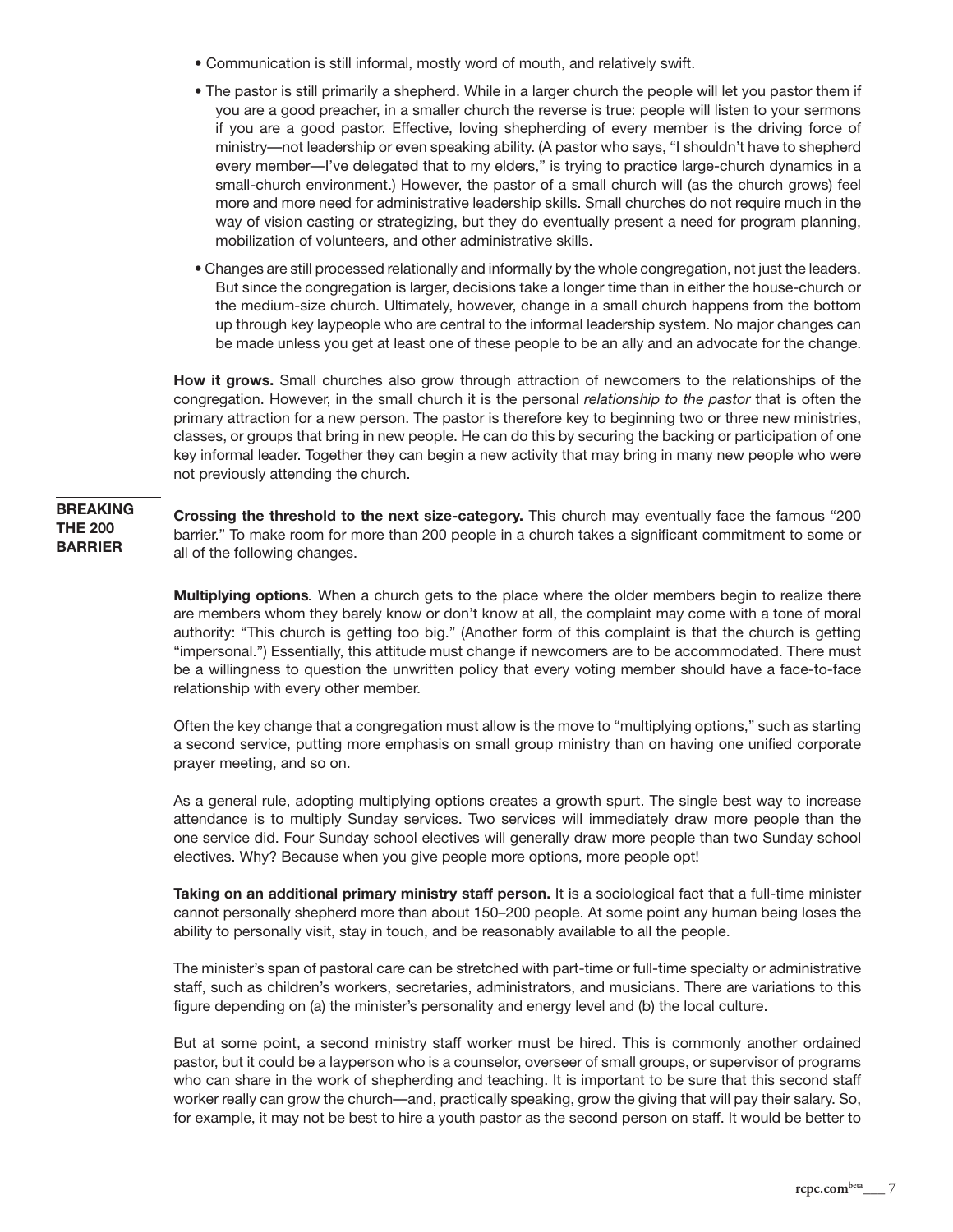hire a small group minister or a minister of evangelism and outreach. Or, if the senior minister is excellent at outreach, the second staff worker could be a pastor/counselor who works more on internal growth and complements the gifts of the first minister. Initial staffing must be for growth.

The tension that often occurs in a church this size is that the church is big enough that the pastor begins to feel burned out but is not big enough to financially support a second minister.

**Letting power shift away from the laity, or even the lay leaders, to the staff.** As you start to approach this size barrier, the old approach to decision making, which required everyone to come to a consensus, becomes far too slow and unwieldy. Why? In the consensus approach to decision making, it is considered impossible to proceed with a change if any member is strongly opposed, especially if it appears that a change would actually result in some people's departure from the church. As a church nears the 200 barrier, there is almost always someone who experiences such a change as a loss, making it more likely that they will oppose it. Therefore no changes will ever occur unless many of the decisions that used to involve the whole membership now shift to the leaders and staff.

But it is not just that the laity must cede power to the leaders. The lay leaders must also cede power to the staff and volunteer leaders. In a smaller church the lay leaders generally know more about the members than the pastor does. The lay leaders have been there longer and thus have more knowledge of the past, more trust from the members, and more knowledge of the congregation's abilities, capacities, interests, and opinions. But once a church grows beyond the 200 barrier, staff members generally know more about the church members than the lay leaders do, and the new members in particular take their cues from the pastor(s) rather than from the lay leaders. Increasingly, the lay officer board (session, elders, or vestry) will not be able to sign off on everything and will have to let the staff and individual volunteer leaders make decisions on their own.

**A more formal and deliberate approach to assimilation and communication.** For a church to move beyond this barrier, it can no longer assume that communication and the assimilation of newcomers will happen "naturally," without any planning. Communication will have to become more deliberate instead of by word of mouth alone. Newcomers will have to be folded in more intentionally. For example, a new family could be assigned a "sponsor"—a member family that invites the new family over to their home, brings them to a new members' class, and so on—for six months.

**A shift in the role of the pastor: less shepherding and more leading.** A bigger church requires a bit more vision casting and strategizing and a *lot* more administrative know-how. The pastor of the mediumsized church will have to spend much more time recruiting and supervising volunteers and programs to do ministry work that in the smaller church he would have done himself. This takes administrative skills like planning, delegating, supervising, and organizing.

In the medium-sized church, the pastor is simply less available and accessible to every member. Even with the hiring of additional ministry staff, members will not have the same access to the senior pastor as they did before. Both the people and the senior minister need to acknowledge and accept this cost.

**Possibly moving to a new space and/or facilities.** A move can sometimes, but not usually, be crucial to breaking this growth barrier. Usually the key is initiating multiple services, staffing for growth, and making the other attitudinal changes mentioned above.

# **MEDIUM CHURCH, 200-450 ATTENDANCE**

**Character.** In smaller churches, each member is acquainted with the entire membership of the church. The primary circle of belonging is the church as a whole. But in the medium-sized church, the primary circle of belonging is usually a specific affinity class or program. Men's and women's ministries, the choir, the couples' class, the evening worship team, the local prison ministry, the meals-on-wheels ministry—all of these are possible circles of belonging that make the church fly. Each of these subgroups is approximately the size of the house church, 10–40 people.

Leadership functions differently in the medium-sized church.

• First, since the medium-sized church has far more complexity, the leaders must represent the various constituencies in the church (e.g., the older people, the young families).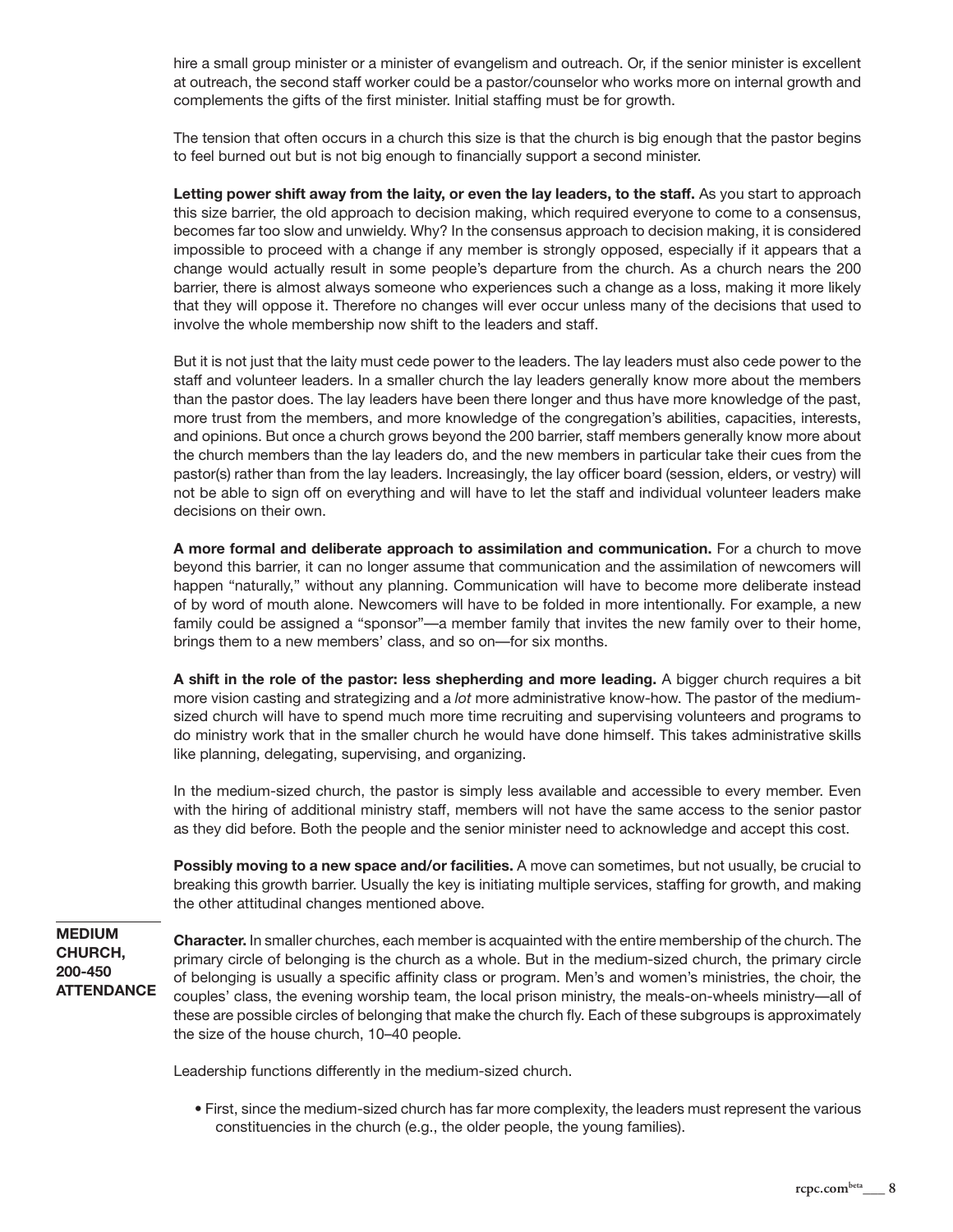- Second, there is too much work to be handled by a small board. There are now influential leadership teams or committees, such as the missions committee or the music/worship committee, that have significant power.
- Third, because of the two factors above, leaders begin to be chosen less on the basis of length of tenure and strength of personality and more on the basis of skills and giftedness.
- Fourth, the role of the lay officers or board begins to change. In the smaller church, the officers basically oversee the pastor and staff, giving or withholding permission for various proposals. The pastor and staff then do the ministry. In the medium-sized church, the officers begin to do more of the ministry themselves, in partnership with the staff. Volunteer ministry leaders often rise up and become the decision-making leaders. Chairs of influential committees sit on the official board.
- As noted above, the senior minister shifts somewhat from being a shepherd toward becoming a "rancher." Rather than doing all of the ministry himself, he becomes a trainer and organizer of laypeople doing ministry. He also must be adept at training, supporting, and supervising ministry and administrative staff. At the medium-sized church level, this requires significant administrative skills.
- While in the smaller church change and decisions happen from the bottom up through key laypeople, in the medium-sized church change happens through key committees and teams. Ordinarily the official board or session in the medium-sized church is inherently conservative. They feel very responsible and do not want to offend any constituents they believe they represent. Therefore change is usually driven by forward-thinking committees such as the missions committee or the evangelism committee. These can be very effective in persuading the congregation to try new things.

**How it grows.** As noted earlier, smaller churches grow mainly through pastor-initiated groups, classes, and ministries. The medium-sized church will also grow as it multiplies classes, groups, services, and ministries, but the key to medium-sized growth is improving the quality of the ministries and their effectiveness to meet real needs. The small church can accommodate amateurish quality because the key attraction is its intimacy and family-like warmth. But the medium-sized church's ministries must be different. Classes really must be great learning experiences. Music must meet aesthetic needs. Preaching must inform and inspire.

**Crossing the threshold to the next size category.** I have said that the small church crosses the 200 barrier through (1) multiplying options, (2) going to multiple staff, (3) shifting decision-making power away from the whole membership, (4) becoming more formal and deliberate in assimilation, and (5) moving the pastor away from shepherding everyone to being more of an organizer/administrator. You can grow beyond 200 without making all of these five changes; in fact, most churches do. Often churches grow past 200 while holding on to one or more of the smaller-church attitudes. For example, if the minister is multi-gifted and energetic, he can take care of the organizational/administrative work and still have time to visit every member of his church. Or perhaps new staff persons are added but the decision making is still done on a whole-congregation consensus model. But to break 400, you must firmly break the old habits in all five areas. As for the sixth change—moving to new space and facilities—this is *usually* needed for a medium-sized church to break the growth barrier, but not always.

**LARGE CHURCH, 400-800 ATTENDANCE**

**Character.** We have seen that in the small church, the primary circle of belonging is the entire church body. In the medium-sized church, the primary circle is the affinity class or ministry group, which is usually 10–40 in size. However, in the large church the primary circle of belonging becomes the small group fellowship. This is different from the affinity class or ministry in the following ways:

- It is usually smaller—as small as 4 and no bigger than 15.
- It is more of a "miniature church" than is the affinity class or ministry. Affinity classes or ministries are specialty programs, focusing only on learning or worship music or ministry to the poor and so on. The small group fellowship does Bible study, fellowship, worship, *and* ministry.

Leadership also functions differently in the large church.

• In the small church, leaders were selected for their tenure; in the medium-sized church, for their skills and maturity. Both of these are still very desirable! But in the large church, these qualities must be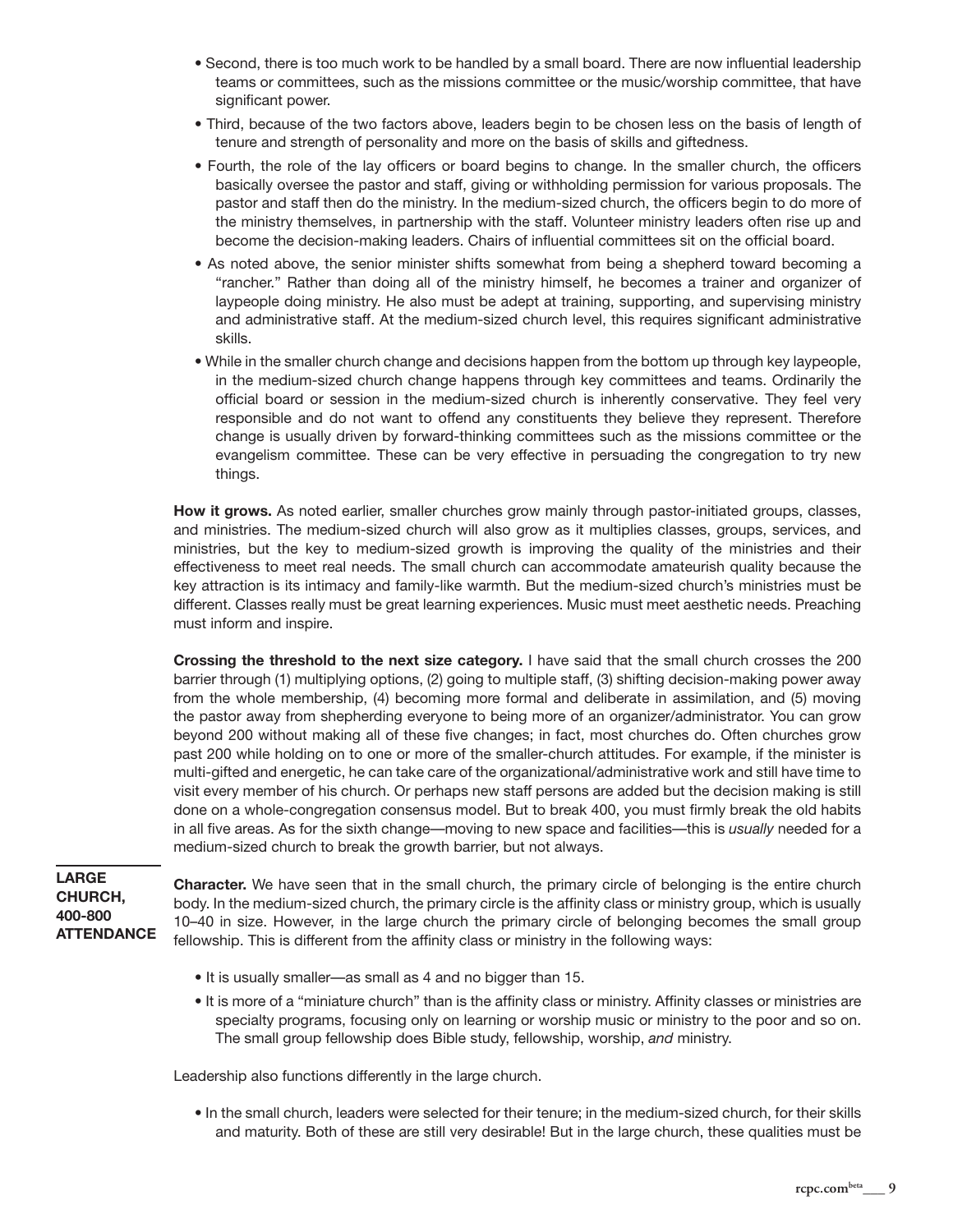combined with a commitment to the church's distinct vision and mission. The larger the church becomes, the more it develops certain key ministries and strengths that it emphasizes, and the common vision is an important reason that members join. So leaders need to be screened for vision as well as other qualifications.

- In the small church, the board gave or withheld permission to the pastor(s), who did the ministry. In the medium-sized church, the board is made up of lay leaders and committee chairs who share the ministry work with the pastors and staff. But in the large church, the board must work with the senior minister to set overall vision and goals and then to evaluate the overall ministry. Unlike the small church board, they don't oversee all the staff—they let the senior minister do that. Unlike the medium church board, they may not necessarily be the lay leaders of ministry. Instead they oversee how the church and ministries are doing as a whole.
- In the large church, the roles of individual staff members become increasingly specialized, and that also goes for the role of the senior minister. He must concentrate more and more on (a) preaching and (b) vision casting and strategizing. He must let go of many or most administrative tasks; otherwise he becomes a bottleneck.
- While in the small church change and decisions happen from the bottom up through powerful lay individuals, and in the medium-sized church they come from the boards and committees, in the large church they happen "top down" from staff and key lay leaders.

**How it grows.** The small church grows mainly through new groups, classes, and ministries initiated by the pastor, sometimes with the help of an ally. I call this the "backyard approach," since it grows from informal new fellowship circles. The medium-sized church grows mainly through ministries that effectively target "felt needs" of various groups such as youth, seniors, young married couples, and "seekers." I call this the "side-door approach," since it brings in various people groups from your city or neighborhood by addressing their felt needs. The large church, however, grows through a "front-door" approach. The key to its growth is what happens in the worship services—the quality of the preaching, the transcendence of the worship experience, and so on.

**Crossing the threshold to the next size category.** The same five changes mentioned before need to be taken to the next level.

*Multiplying options:* Up to the "800 barrier," churches can still get away with having a mediocre or poor small-group system. The people may still be getting shepherded mainly through larger programs, affinity classes, and groups that are run by staff people directly. But to break the 800 barrier, you must have the majority of your members and adherents in small groups that are very well run and that do pastoral care, not just Bible study. Multiple services were more important in breaking the 200 or 400 barrier, but small group life is the key to breaking this barrier.

*Multiplying staff:* Up to the "800 barrier" churches can still get away with a small staff of generalists, but after the 800 barrier there must be much more specialization. Staff members must be increasingly gifted, and not simply workers, nor even leaders of workers, but *leaders of leaders*. They must be fairly mature, independent, and able to attract and supervise others.

*Shifting decision-making power:* Up to the "800 barrier," decision-making power was becoming more centralized—migrating from the periphery (the whole membership or the whole lay board) to the center (the staff and eventually the senior staff). Now the decision-making power must become more decentralized migrating out away from the senior staff and pastor to the individual staff and their leadership teams. As noted above, the staff must become increasingly competent and must be given more authority to make decisions in their area without having to run everything through the senior staff or lay board.

*More formal and deliberate in assimilation:* Assimilation, discipline, and incorporation of newcomers must become even more well organized, highly detailed, and supervised.

*Changing the senior pastor's role.* The pastor becomes even less accessible to do individual shepherding and concentrates even more on preaching, large group teaching, vision casting, and strategizing.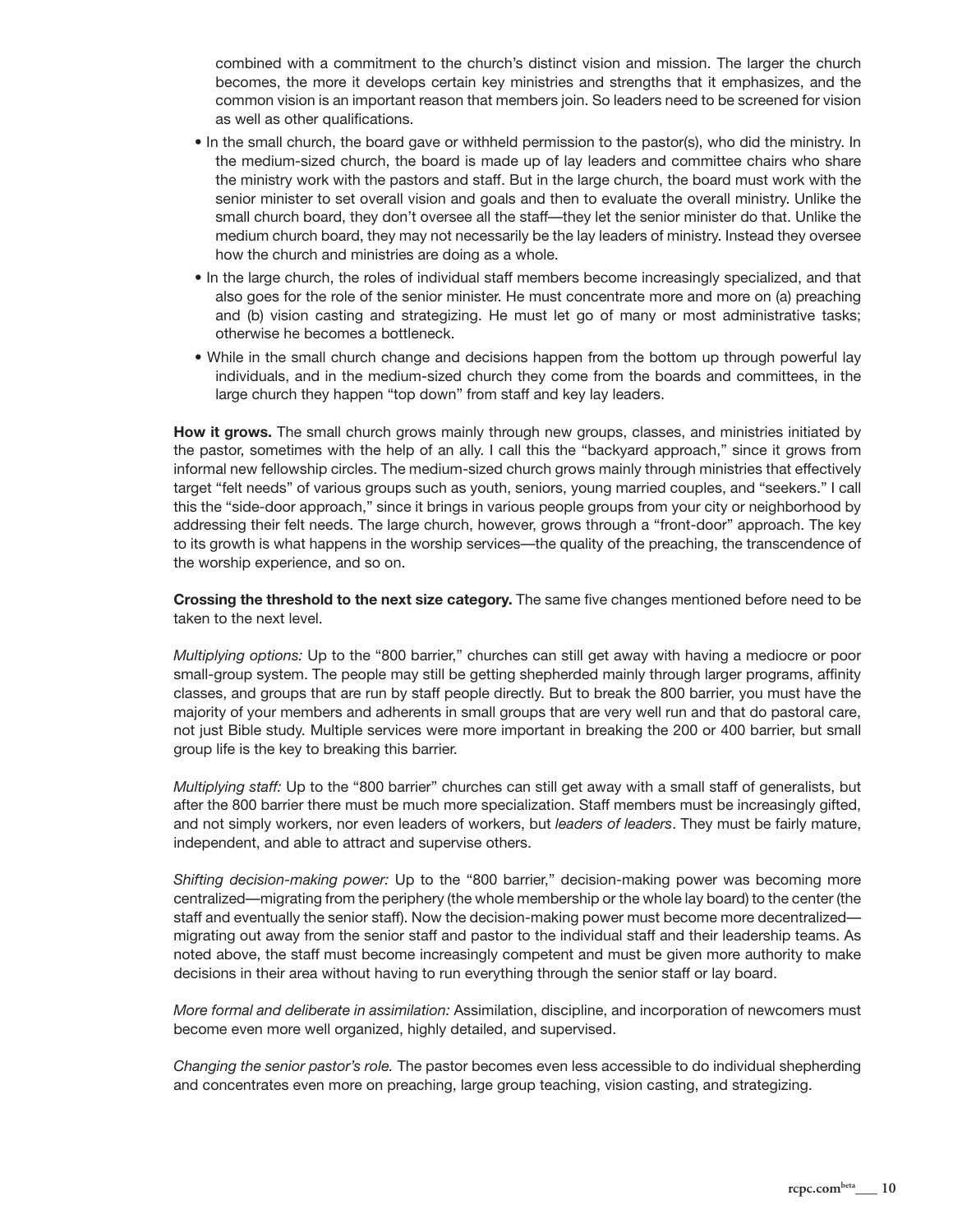**Character.** Churches in these categories have several advantages.

**THE VERY LARGE CHURCH**

The very large church has a missional focus. In general, smaller churches give members a greater voice (see below), and thus the concerns and interests of members and insiders tend to trump those of outsiders. On the other hand, the larger church gives the staff and executive leaders a greater voice. The more staff-driven a church is, the more likely it is to concentrate on ministries that will reach nonmembers and that don't directly benefit its own constituents—that is, church planting, mercy and justice ministries, and other new services and programs.

The very large church has several traits that attract seekers and young adults in particular:

- *Excellence.* Those with no obligation to go to church based on kinship, tradition, ethnicity, or local history are more likely to attend where the quality of arts, teaching, children's programs, and so on is very high.
- *Choices.* Contemporary people are used to having options when it comes to the schedule or type of worship, learning, support services, and the like.
- *Openness to change.* Generally, newcomers and younger people have a much greater tolerance for the constant changes and fluidity of a large church, while older people, long-term members, and families are more desirous of stability.
- *Low pressure.* Seekers are glad to come into a church and not have their presence noticed immediately. The great majority of inquirers and seekers are grateful for the ease with which they can visit a large church without feeling "pressured" to make a decision or join a group.

The very large church also has greater potential for developing certain qualities and ministries:

- *Being multicultural.* A larger staff can be multiethnic (while a single staff/pastor usually cannot). A larger church with multiple services, classes, or even "congregations" can encompass a greater variety of interests and sensibilities.
- *Creating a full-service family support system*. Families often need a variety of classes or groups for children in different age groups as well as counseling services, recreational opportunities, and so on. Larger churches often attract families for that reason.
- *Doing church planting.* Larger churches, in general, are better at church planting than are either (1) denominational agencies or (2) smaller churches.
- *Carrying out faith-based holistic ministries.* Larger churches have a bigger pool of volunteers, finances, and expertise for carrying these out.
- *"Research and development" for the broader church.* Again, the larger church is usually a good place for new curriculum, ministry structures, and the like to be formulated and tested. These can all be done more effectively by a large church than by denominations, smaller churches, or parachurch ministries.<sup>2</sup>

Of course the very large church has disadvantages as well:

- *Commuting longer distances can undermine mission.* Very large churches can become famous and attract Christians from longer and longer distances, who cannot bring non-Christians from their neighborhoods. Soon the congregation doesn't look like the neighborhood and can't reach its own geographic community. Megachurches can increasingly become part of an evangelical subculture. However, this is somewhat offset by the mission advantages and can be further offset by (a) church planting and (b) staying relentlessly oriented toward evangelism and outreach.
- *Commuting longer distances undermines community/fellowship and discipleship.* Christians coming from longer distances are less likely to be discipled and plugged in to real Christian community. The person you meet in a Sunday service is less and less likely to be someone who lives near you, so natural connections and friendships do not develop. This can be somewhat offset by a great smallgroup system that unites people by interest or region.

<sup>2</sup> See Timothy Keller, "Why Plant Churches?" (Redeemer Church Planting Center, 2002) for a more in-depth discussion of church planting.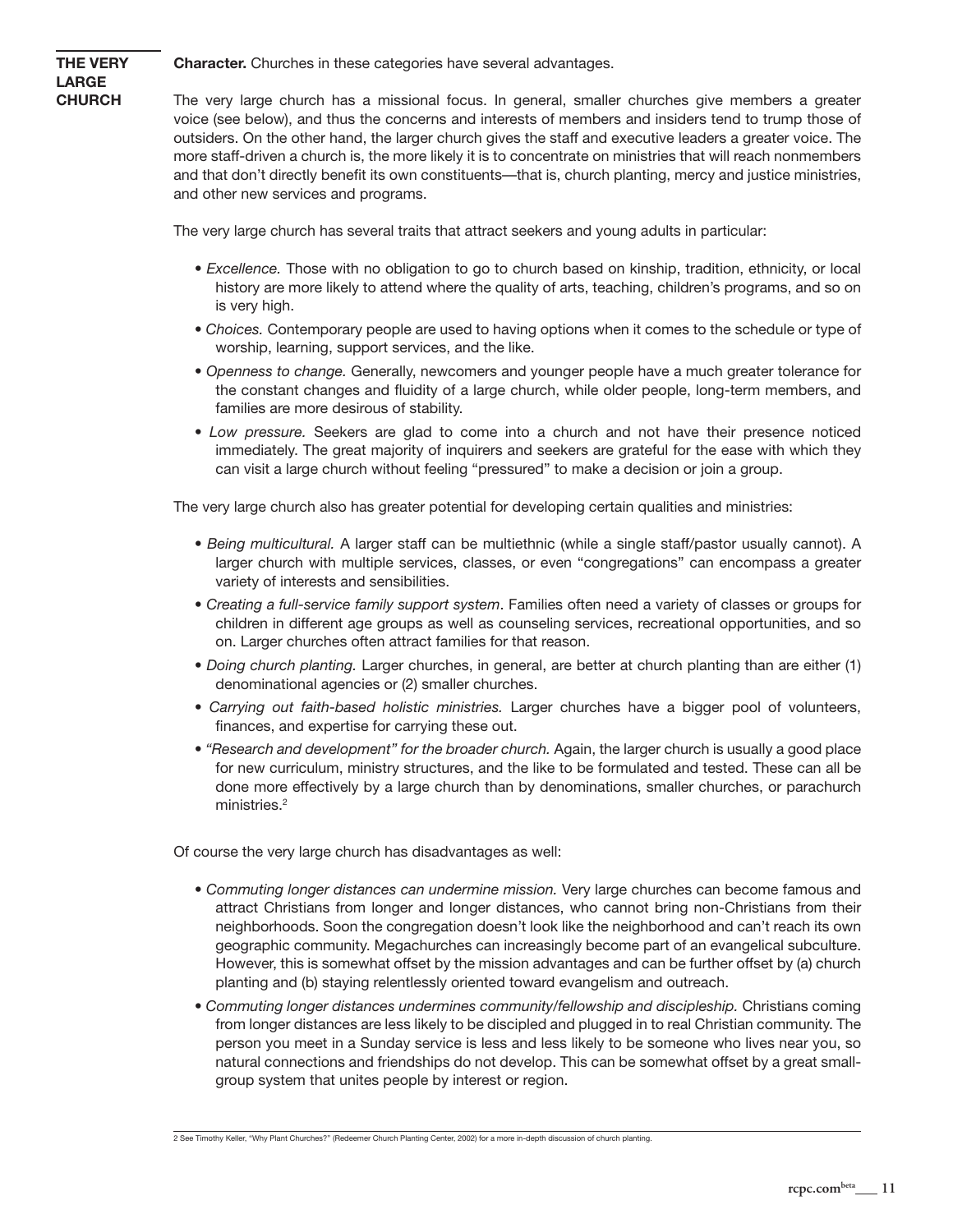- *Diminished communication and involvement***.** "A common pattern is for a large church to outgrow its internal communication system and plateau . . . as many people feel a loss of the sense of belonging, and eventually decline numerically."<sup>3</sup> People are no longer sure whom to talk to about things: in a smaller church, the staff and elders know everything, but in a very large church, a given staff member may know nothing at all about what is going on outside their ministry. The long list of staff and ministries is overwhelming. No one feels they can get information quickly; no one feels they know how to begin to get involved. This can be offset by continually upgrading your internal communication system. This becomes extraordinarily important in a very large congregation.
- *Displacement*. People who joined when the church was smaller may feel a great sense of loss and may have trouble adjusting to the new "size culture." Many of them will mourn the loss of feeling personally connected to events, decision making, and the head pastor. Some of these "old-timers" will sadly leave, and their leaving will sadden those who remain in the church. This can be offset by giving old-timers extra deference and consideration, understanding the changes they've been through, and not making them feel guilty for wanting a different or smaller church. Fortunately, this problem eventually lessens! People who joined a church when it had 1,500 members will find that not much has changed when it reaches 4,000.
- *Complexity, change, and formality*. Largeness brings (a) complexity instead of simplicity, (b) change instead of predictability, and (c) the need for formal rather than informal communication and decision making. However, many long-time Christians and families value simplicity, predictability, and informality, and even see them as more valuable from a spiritual standpoint. The larger the church, the more the former three factors grow, and many people simply won't stand for them.
- *Succession*. The bigger a church, the more the church is identified with the senior pastor. Why? (a) He becomes the only identifiable leader among a large number of staff and leaders that the average person cannot keep track of. (b) Churches don't get large without a leader who is unusually good in articulating vision. This articulation then becomes the key to the whole church. That kind of giftedness is distinctive and is much less replaceable than even good preaching. This leads to the Achilles' heel of the church—continuity and succession. How does the pastor retire without people feeling the church has died? One plan is to divide the church with each new site having its own Senior Pastor. Schaller believes, however, that the successors need to be people who have been on staff for a good while, not outsiders.

**How it grows.** Basically, a very large church continues to grow only if the advantages described are exploited while the disadvantages described are resisted and minimized.

### **A few more suggestions regarding very large churches**

*Be nonjudgmental.* A common problem in churches is that people attach a moral significance to their ideal size culture. They don't see a large church size culture as "different" but as "bad." For example, some members may feel that a very large church is an "unfriendly" or "uncaring" church because they can't get the senior pastor on the phone personally. However, if everyone in a church of 3,000 *could* get the pastor on the phone anytime they wanted, it would not lead to a more caring church at all. He could not possibly respond to all their needs. (On the other hand, if a pastor in a church of 150 can never be gotten on the phone, he *is* imposing a larger size culture in a smaller church, and that will lead to disaster.)

Because a very large church is marked by *change*, the overall vision may stay the same, but few or no programs or practices are sacrosanct. Because it is *complex*, it is not immediately obvious whom to talk to or who needs to be in on a given decision; many new events may have unforeseen consequences for other programs. Because there is a need for greater *formality*, plans have to be written down, and carefully executed, rather than worked out face to face and relationally. In a very large church, all of these traits must be considered the inevitable cost of ministry. There should be little hand-wringing and no moral significance attached to these traits (calling change "instability," formality "being impersonal," etc.). Different cultures are just that—different, not inferior.

*Form smaller decision-making bodies.* In general, the larger the church, the fewer people should be in on each decision. Why? The larger the church, the more diversity of views. If the older processes are followed, decisions take longer and longer to be made, and they result in watered-down compromises. As

3 Lyle Schaller, *The Very Large Church* (Nashville: Abingdon, 2000), 174.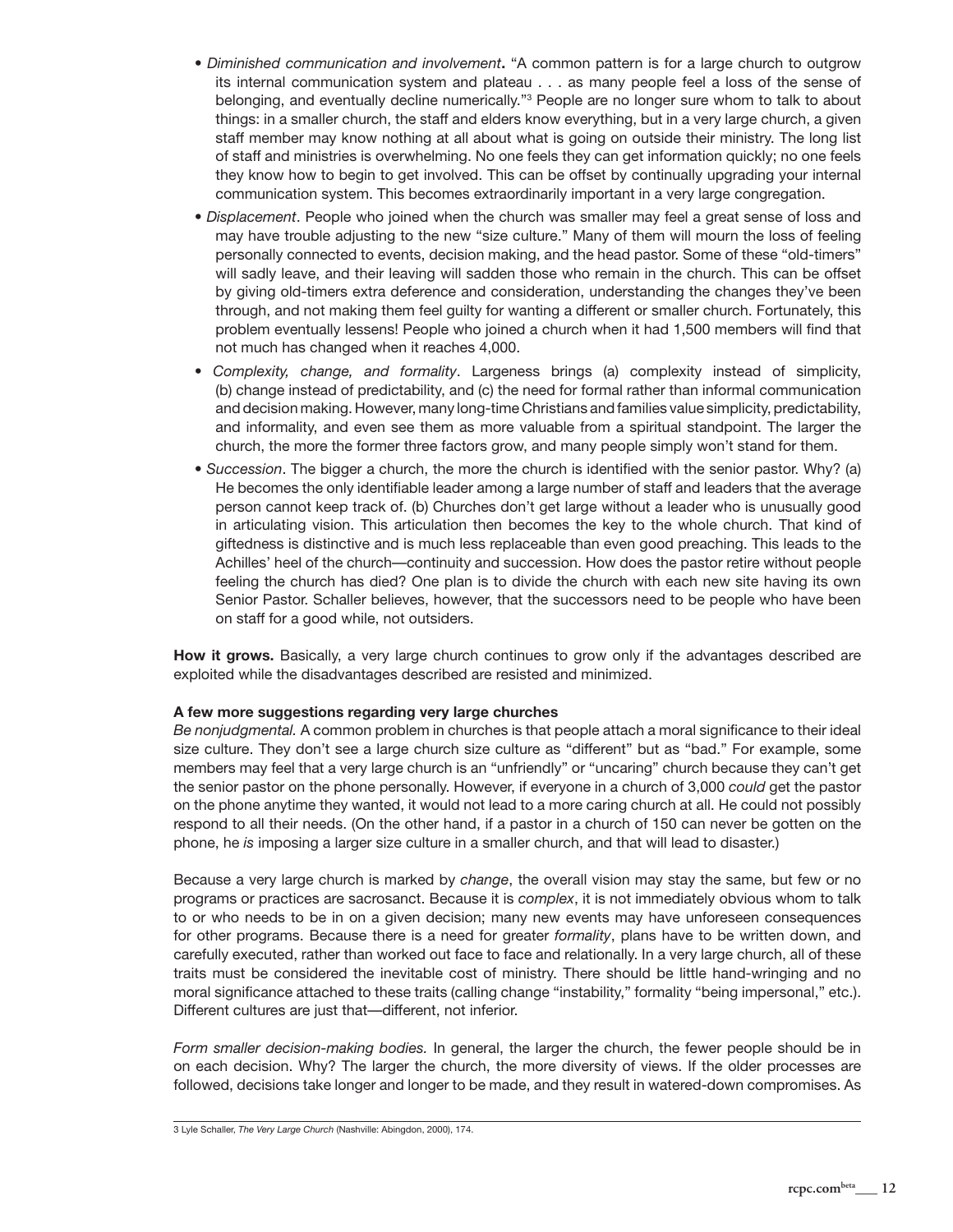a church gets larger it *must* entrust decision making to fewer and fewer people just to maintain the same level of progress, decisiveness, and intentionality it had when it was smaller. Many Christians consider the size culture of a very large church to be by definition undemocratic or unaccountable. This is one reason that many churches never get very large, or shrink again once they do.

*Allow the decentralization of power.* Another mark of a very large church, especially once it surpasses about 1,800 members, is that the "hub and spokes" structure, in which the senior pastor serves as the captain or "hub" and his staff are the "spokes," becomes obsolete. Instead of being a team under the senior pastor, the staff becomes a team of teams. The power of directors and clusters of directors grows greatly. The church has become too complex for the senior pastor to supervise directors closely, and power is shifted to specific departments. This cuts two ways. (a) On the one hand, it means that staff leaders have more decision-making power for their own area. Other staff directors and even the senior pastor have less information and ability to second-guess them or interfere. This happens increasingly as a church gets larger. (b) On the other hand, it means staff cannot expect to receive as much mentoring, instruction, and rescuing from the executive staff as they used to.

*Bring on more specialized, competent staff workers who understand the vision.* Studies show that churches of fewer than 800 members are staffed primarily with seminary-trained ministers, but the larger a church gets, the fewer trained ministers are on staff. Why is this?

First, the larger church needs specialists in counseling, music, finance, social work, and childhood development—whereas seminaries train generalists. Very large churches do not need theologically trained people to learn a specialty so much as they need specialists who can be theologically trained.

Second, the very large church cannot afford to bring on a newcomer with a steep learning curve as director of a large ministry. In a church of 500, you may have a youth ministry of 30 kids, so you can hire a young person out of seminary to be the youth pastor. But in a very large church there may be 300 youth—so the staff director has to be very competent from the start. The larger a church gets, the more competent the staff needs to be. The call to the staff changes from "Do what I tell you" to "Go out and make things happen." Resourcefulness and creativity become more and more important. The staff often need to be able to inspire followers and to find creative ways to bring something out of nothing. They must move from being leaders to being leaders of leaders.

Third, the larger the church gets, the more unique its vision is. It has a highly honed and carefully balanced set of emphases and styles—its own "voice." People who are trained theologically before coming to staff inevitably come in with attitudes and assumptions that are at variance with the church's vision. They may also feel superior to other staff people who are not theologically trained or may underestimate their own ignorance of the church's specific context. The larger the church, then, the more important it is to raise and train leaders from within. This means that staff coming from outside need thorough training in the very large church's history, values, and so on, and staff coming from within should be supported heavily for continued theological education.

*Change the senior pastor's role*. A very key and very visible part of the large size culture is the changed role of the senior pastor. As stated earlier, in a very large church the preacher cannot be the people's pastor. The senior pastor must move from an emphasis on doing the work of ministry (teaching, pastoring, administering) to delegating this work so that he can concentrate on vision casting and general preaching. Many churches and/or ministers never allow this to happen; indeed they believe it is wrong to make such a shift. While the senior pastor must not become a CEO and stop doing traditional ministry altogether, he must not try to do pastoral care or provide oversight for the church at large either. That responsibility must go to others. This is undoubtedly difficult; the senior pastor will have to live with this guilt all the time. It's a burden he must be willing to bear, with the help of the gospel. Otherwise the pressures of trying to do it all will lead to burnout. The senior pastor, the staff and ministry leaders, and the congregation must allow this transition to happen.

*Build trust.* Schaller shows that the very large church is more accessible and capable of reaching young people, single people, the unchurched, and seekers than smaller churches are. He then poses a question: If the need for very large churches is so great, why are there so few? Why don't more churches (a) allow the senior pastor to become less accessible, (b) allow the staff to have more power than the board,